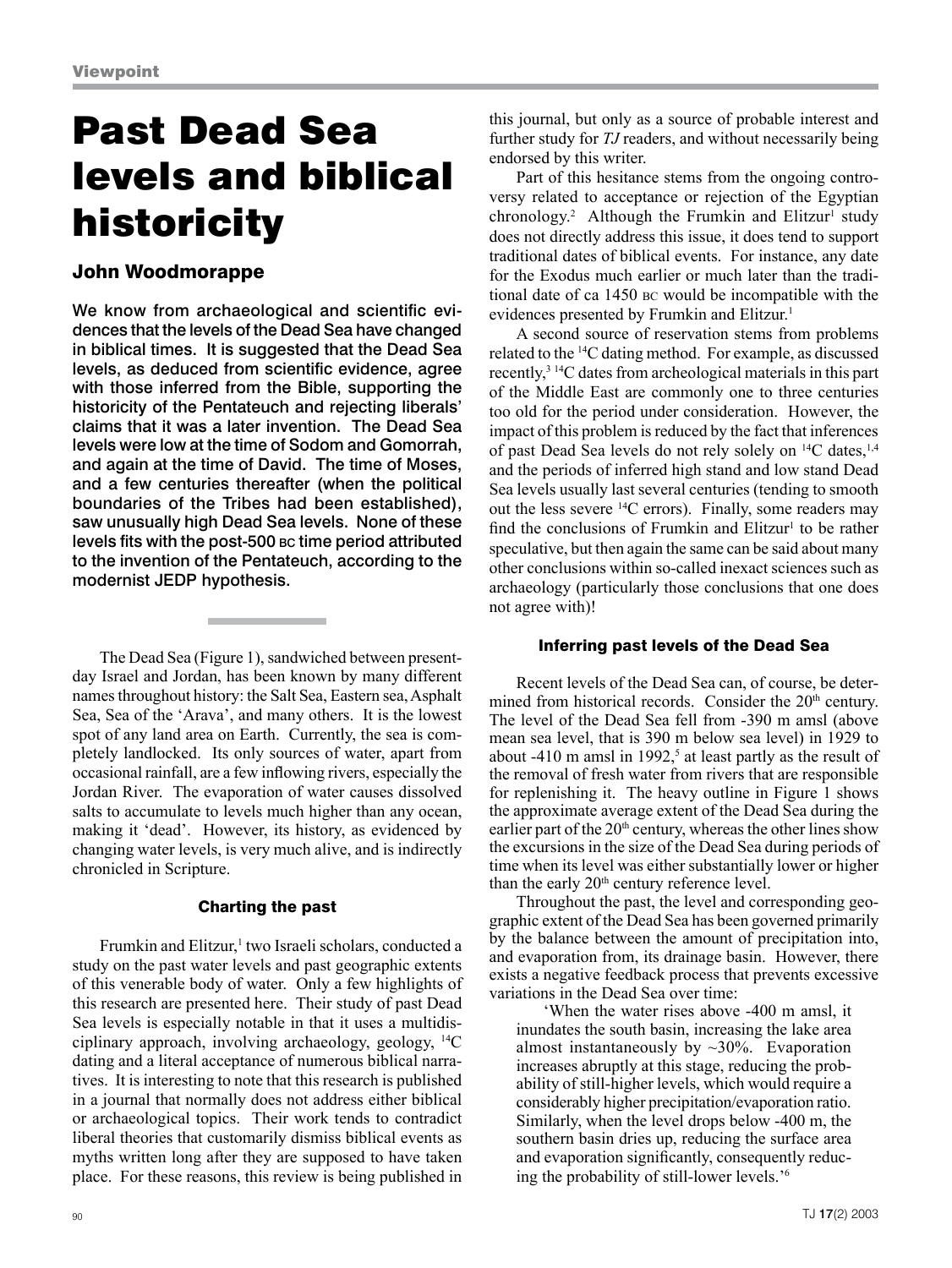As we go further and further into the past, we must increasingly rely on indirect methods of inferring the levels of the Dead Sea. Barring direct historical or biblical information, how does one quantify the timing of past episodes of changing sea level? One major set of natural 'dipsticks' is a salt karst system<sup>7</sup> occurring on a rising salt diapir in Mount Sedom, which is located in the southwest corner of the Dead Sea. Owing to the fact that salt is very soluble in water, the salt diapir is much more sensitive to the karstification caused by changing water levels than is the more familiar limestone karst surface.

Water carries alluvium and wood fragments into caves, and strands them there. Dating of the wood fragments by the 14C method provides an upper boundary date for when the Dead Sea receded from this level. However, as noted earlier, this is not the only method of indirect inference. It is also possible to deduce past sea levels from the nature of the bottom of the Dead Sea. For instance, submerged river valleys, when dated, imply a period of low sea levels. Conversely, datable remnants of estuaries related to present rivers imply a period of high sea levels. Archaeological remains of human settlements also come into play. After all, it is rather difficult to have an *in situ* archaeological site if the location in question was under water at the time!

#### Summary of past changes in the Dead Sea

Frumkin<sup>4</sup> has divided the history of the Dead Sea into ten stages. The first three of these are prior to 2300 bc (according to conventional dating) and are not considered further. Nor are the four most recent ones, as they occurred, by anyone's standards, well after the writing of the Old Testament. Stage 4 is placed from 2300 bc to 1500 bc and is believed to have been a time of very low Dead Sea levels (relative to that of the early  $20<sup>th</sup>$  century). In contrast, Stage 5, dated from 1500 bc to 1200 bc, is inferred to have been a period of very high Dead Sea levels. Stage 6 covers the period from 1200 bc to 100 bc. The earliest part is believed to have been a time of low levels comparable to that seen earlier during Stage 4. The balance of Stage 6 (from about 700 bc to its end at 100 bc) sees Dead Sea levels that were not very different from those typical of the first part of the  $20<sup>th</sup>$  century (heavy line, Figure 1), and therefore neither high nor low. It is important to keep in mind that these are geologically based dates, and are therefore completely independent of the Egyptian chronology and any disputes revolving around it.

Frumkin's studies contend that, not only does the Old Testament agree with the scientific evidence, but this evidence *can only be fully understood by the illumination provided by the biblical accounts*:

'There are three historically documented phases of the Dead Sea in the Biblical record: low lake levels ca. 2000–1500 B.C.E. (Before Common Era<sup>8</sup>): high lake levels ca. 1500–1200 B.C.E.; and low lake levels between ca. 1000 and 700 B.C.E.



*Figure 1. Summary of north-south changes in geographic extent of the Dead Sea in the last 4,000 years (east-west changes are relatively small and not shown). Heavy outline: Extent of Dead Sea during most of 20th century, corresponding to a water level of -395 m amsl (above mean sea level). Dotted line: The extent of retreat of Dead Sea, with corresponding drying out of its entire southern portion, at low water level (-420 m amsl). Dashed line: Expansion of Dead Sea during*  **periods of high water levels (-375 m amsl). Scale bar: 5 km. periods of high water levels (-375 m amsl). Scale bar: 5 km.**  $\frac{1}{2}$ 

The biblical evidence indicates that during the dry periods the southern basin of the Dead Sea was completely dry, a fact that was not clear from the geological and archaeological data alone.'9 (Note that the dates indicated in this quotation are historically documented subsets of the earlier defined stages and their respective start and end years.)

Each of the relevant stages of Dead Sea level is elaborated below, with emphasis on the biblical accounts.

## Stage 4 (2300–1500 bc). Includes the time of Sodom and Gomorrah

Let us first consider the scientific evidence:

'Thus, geological evidence indicates a major drop of Dead Sea level ca. 2100–1800 B.C.E., remaining below -390 m amsl until ca. 1500 B.C.E.'10 (Note that these years represent a segment of Stage 4).

Apart from the aforementioned salt cave evidence, Frumkin $11$  cites some salt tongues from the bottom of the Dead Sea as evidence supportive of a very low stand during this period.

Let us now relate these low Dead Sea levels with the events recording in Genesis 14. By way of introduction, Frumkin and Elitzur<sup>12</sup> cite a number of past scholars (Albright, Glueck) and more recent ones (Speiser, Grintz) who support the antiquity and originality of the Genesis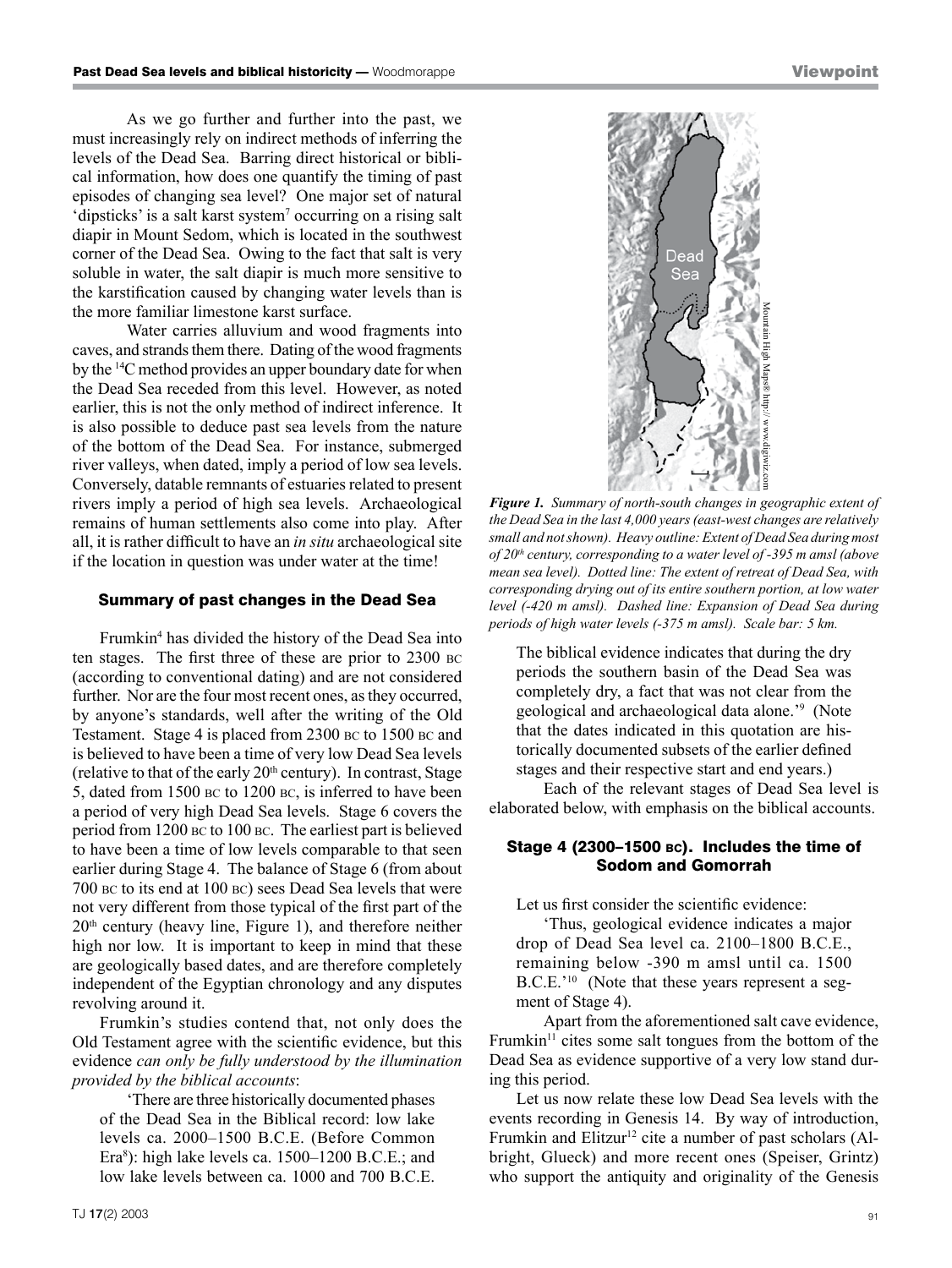## **Viewpoint**



 $\overline{A}$  view from En Gedi looking south over the Dead Sea.

account. Although Frumkin and Elitzur do not defend (or even mention, for that matter) the Mosaic authorship of the Pentateuch, they present many indirect arguments in favor of such authorship. One of the arguments adduced for the ancient vintage of Genesis 14 is its usage of archaic place names. Second, if Moses wrote (or edited) this part of Genesis, he would have written it at a time  $(15<sup>th</sup>$  century  $BC)$  when the southern basin of the Dead Sea would be flooded, much as it had been throughout most of the  $20<sup>th</sup>$  century (Figure 1). Yet Moses would be referring to a time, some 500 years before him, when the southern basin was a dry, salt-covered field. Such is indeed the case:

'Accordingly, the phrase "the vale of Siddim which is the Salt Sea" (Gen. 14:3) is significant. The text describes a battle, which took place before the destruction of Sodom and Gomorrah, in a wide valley or plain (Hebrew *emeq*… ) which, at the time of writing or editing, was no longer a valley but had become the *Salt Sea*. The most obvious candidate to fit this description is the southern basin of the Dead Sea.'6

'This has been interpreted during the last 2,000 years as describing an inundation of the previously dry valley by the Dead Sea (e.g. Midrash Tanchuma, Lech-Lecha 8; [Ref.]). Possibly, the southern basin of the Dead Sea (Vale of Siddim) had been dry during Stage 4—the period described in Genesis 14.3—and became submerged by the rising Dead Sea during the moister Stage 5, when the book of Genesis is believed to have been written.'4

It is interesting to note that Frumkin and Elitzur suggest that Gen. 14:10 be translated as 'pits of slime' instead of 'wells of asphalt':

'This is consistent with a feature known today along the receding Dead Sea shore: pits are formed continuously, and people have fallen into them due to their collapse, just as described in Gen. 14:10: "and the vale of Siddim was full of *be'eroth hemar* and the king of Sodom and the king of Gomorrah fled and fell into them".'<sup>6</sup>

One must also consider the effects of salinity on the soil previously covered by the Dead Sea. There is, in fact, no inconsistency between the dryness of the southern basin of the Dead Sea, during the time of Sodom and Gomorrah, and the fact that the vegetation around these two doomed cities was lush (Genesis 13:10). Normal amounts of sea salt can be removed from the soil after as little as one major rainfall,13 provided that the topography allows for adequate drainage. Of course, the salinity from the Dead Sea is much greater than that of the oceans, and the Dead Sea region is not exactly one that receives a considerable amount of precipitation. In spite of these obstacles, the removal of salt from emergent terrain does take place in fairly short periods of time. Aloni *et al.*<sup>14</sup> have studied the succession of vegetation that takes place in those locations from which the Dead Sea has receded. They find that 4–5 years of rainfall is sufficient to leach enough salt away to allow the pioneer salt-tolerant plants to begin to grow. After a second stage of succession, a stable community of 'permanent' vegetation can become established within 15–20 years.

## Stage 5 (1500–1200 bc). Tribal political boundaries

Earlier, it had been noted that a major rise in the Dead Sea levels tends to flood the mouths of the rivers that empty into it, creating estuaries. In accordance with this, Frumkin and Elitzur<sup>15</sup> call attention to the 'northern tongue of the Salt Sea at the southern end of the Jordan.' (Joshua 18:19 and Joshua 15:5). 'Tongue', according to them, means 'a narrow, tapering bay' and not a peninsula. With a rise in the Dead Sea level, (again using the early  $20<sup>th</sup>$  century levels for reference), such a narrow, fingerlike bay comes into existence in the northern part of the Dead Sea (dashed line, Figure 1). With rising Dead Sea levels, a corresponding fingerlike bay must also come into existence in the southern part of the Dead Sea (Figure 1, dashed line), as alluded to in Joshua 15:2.

To support their position, Frumkin,<sup>11</sup> and Frumkin and Elitzur<sup>15</sup> cite a number of scholars who have suggested that Joshua 15:2–5 and Joshua 18 and 19 do not make good sense if 20th century Dead Sea levels (or, for that matter, lower ones) are used for geographical reference. One of them, in fact, wrote over a century ago, before the intermittent rise and fall of the Dead Sea had been known. He pointed out that some of the political borders between the Tribes of Israel would form a meaningless loop. By contrast, everything would fall into place if these political boundaries actually refer to a time when the Jordan River canyon had been flooded, forming an estuary. For further details of the locations of the place names relative to the tribal borders, shown superimposed over the erstwhile estuaries, see Figs. 4 and 5 of Frumkin and Elitzur.15

## Stage 6 (1200–100 bc). Includes the time of David

The high level of the Dead Sea, occurring during Stage 5, fell to a low level (comparable to that maintained for several centuries during Stage 4), and remained that way